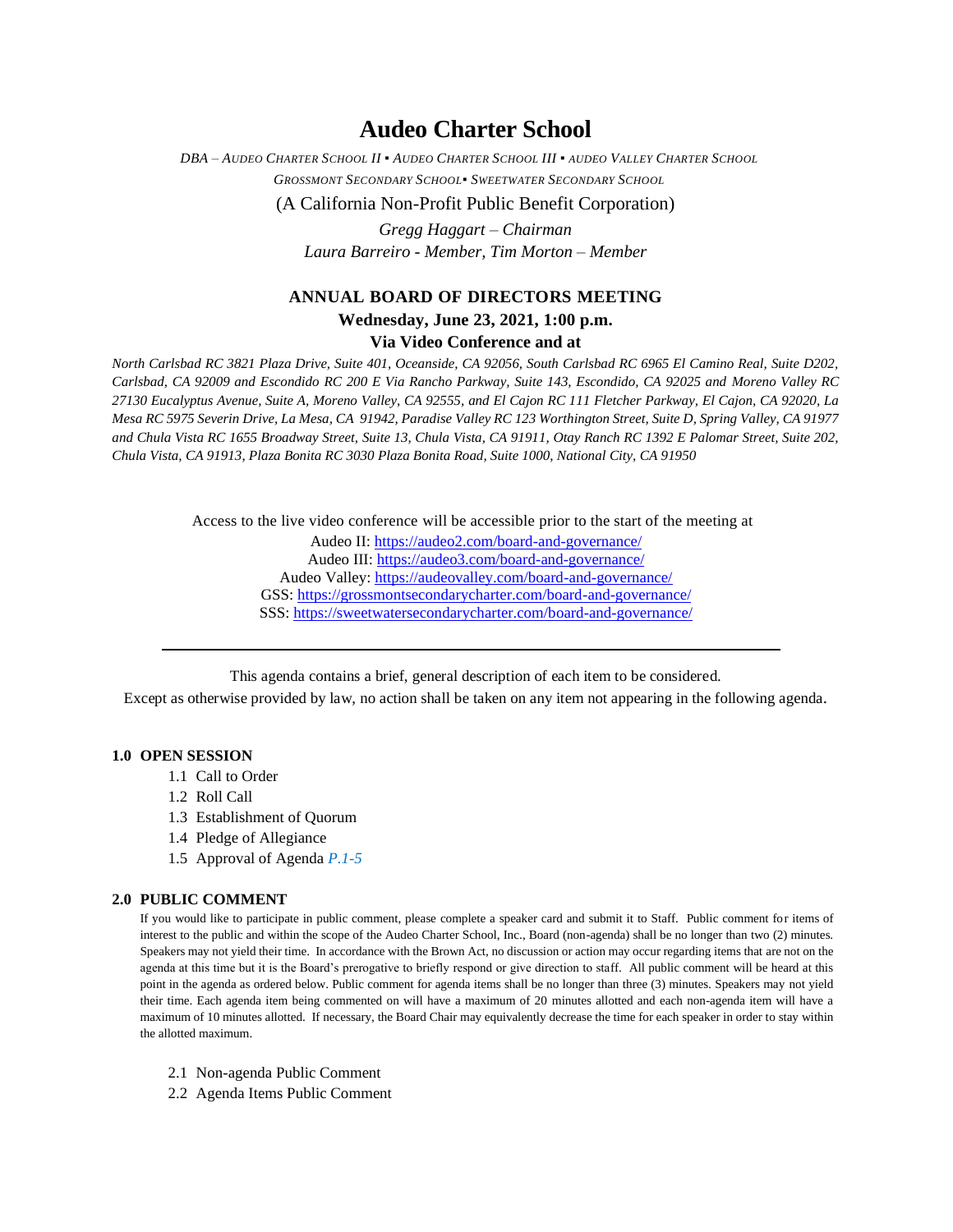#### **3.0 ADMINISTRATIVE ITEMS**

- 3.1 Discuss and Consider Approval of Board of Directors Evaluations
- 3.2 Consider Approval of Board Member Gregg Haggart Term II: July 1, 2021 June 30, 2027
- 3.3 Consider Approval of Board Member Tim Morton Term II: July 1, 2021 June 30, 2027
- 3.4 Consider Approval of 2021-2022 Board Meetings

*Wednesday, October 20, 2021 Wednesday, February 16, 2022 Wednesday, June 22, 2022*

- 3.5 Consider Approval of the Annual Audit Multi-Year Contract Amendment *P.6-9*
- 3.6 Consider Approval of 2021-2022 Pupil Attendance Calendar
	- 3.6.1.1 Audeo Charter School II *P.10-11*
	- 3.6.1.2 Audeo Charter School III *P.12-13*
	- 3.6.1.3 Audeo Valley Charter School *P.14-15*
	- 3.6.1.4 Grossmont Secondary School *P.16-17*
	- 3.6.1.5 Sweetwater Secondary School *P.18-19*
- 3.7 Report on Governance Parental Representatives Posting for 2021-2022

#### **3.8 Presidents Report**

- 3.8.1 Audeo Charter School II Annual Site Visit Update *P.20-21*
- 3.8.2 Grossmont Secondary School Annual Site Visit Update *P.22-23*
- 3.8.3 Sweetwater Secondary School Annual Site Visit Update *P.24-25*

#### **3.9 Strategic Plan Update**

- 3.9.1 Audeo Charter School II
	- 3.9.1.1 School Participation Report for the Period of 2020- 2021 Months 8-11: 01/11/2021 – 04/30/2021 *P.26-29*
- 3.9.2 Audeo Charter School III
	- 3.9.2.1 School Participation Report for the Period of 2020- 2021 Months 8-11: 01/11/2021 – 04/30/2021 *P.30-33*
- 3.9.3 Grossmont Secondary School
	- 3.9.3.1 School Participation Report for the Period of 2020- 2021 Months 8-11: 01/11/2021 – 04/30/2021 *P.34-37*
- 3.9.4 Sweetwater Secondary School
	- 3.9.4.1 School Participation Report for the Period of 2020- 2021 Months 8-11: 01/11/2021 – 04/30/2021 *P.38-41*

#### **4.0 CONSENT AGENDA**

All matters listed under the consent agenda are considered by the Board to be routine and will be approved/enacted by the Board in one motion in the form listed below. Unless specifically requested by a Board member for further discussion or removed from the agenda, there will be no discussion of these items prior to the Board votes on them. The President recommends approval of all consent agenda items.

**4.1 Consent Action Items for The Audeo Charter School II, Audeo Charter School III, Audeo Valley Charter School, Grossmont Secondary School and Sweetwater Secondary School for Each School**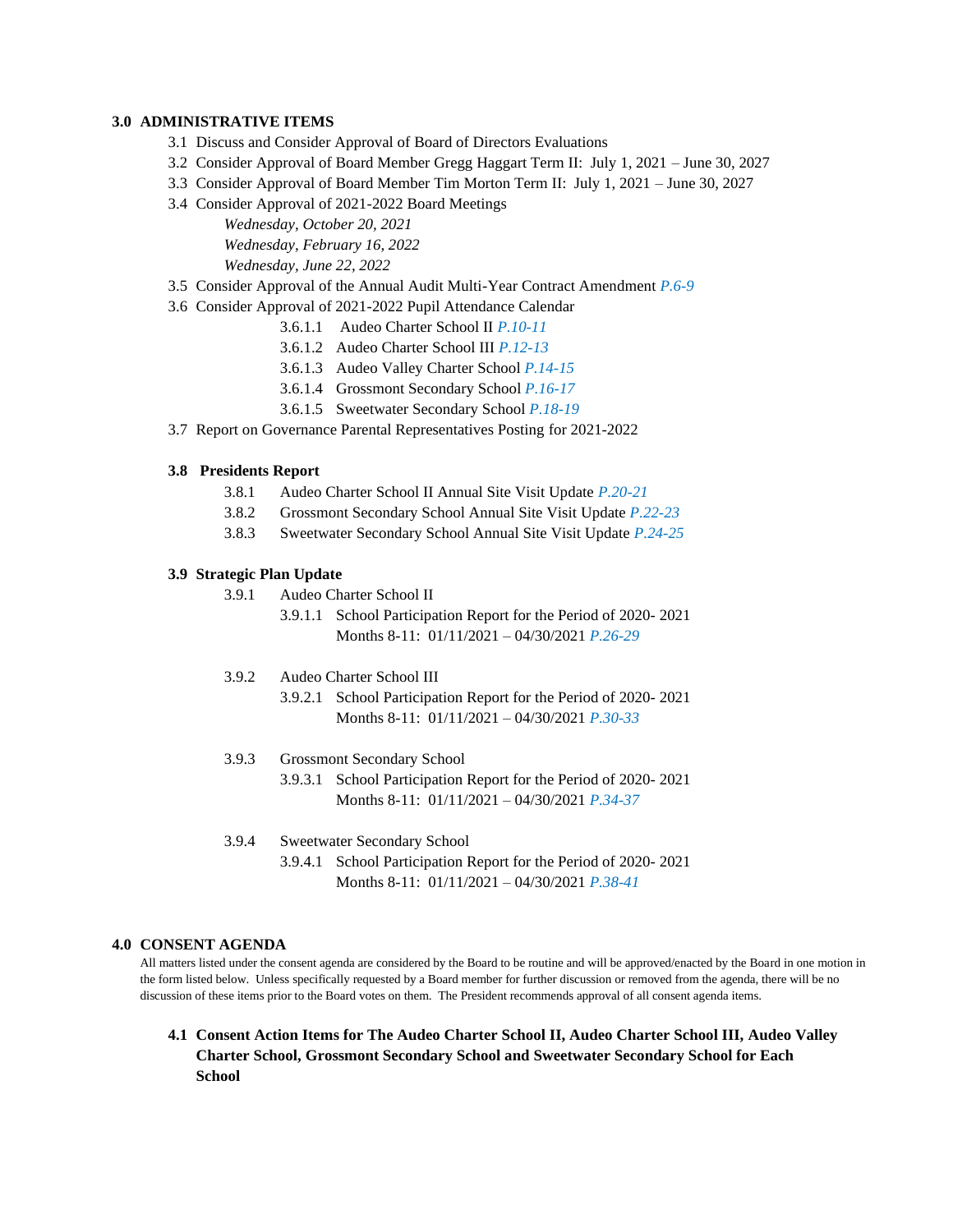- 4.1.1 Consider Approval of Independent Study Policy 3120 Amendment P.42-45
- 4.1.2 Consider Approval of Employee Manual Amendment *P.46-127*
- 4.1.3 Consider Approval of Meeting Minutes for May 19, 2021 *P.128-130*
- 4.1.4 Consider Acceptance of Audit Report/Combined Financial Statement and Supplemental Information Year ended June 30, 2020 *P.131-185*
- **4.1.5** Consider Approval of the 2021-2022 Consolidated Application

**4.1.5.1** Audeo Charter School II *P.186-190*

- **4.1.5.1.1**Certificate of Assurance
- **4.1.5.1.2**Protected Prayer Certification
- **4.1.5.1.3**LCAP Federal Addendum Certification
- **4.1.5.1.4**Application for Funding
- 4.1.5.2 Audeo Charter School III *P.191-195* **4.1.5.2.1**Certificate of Assurance **4.1.5.2.2**Protected Prayer Certification **4.1.5.2.3**LCAP Federal Addendum Certification **4.1.5.2.4**Application for Funding
	- **4.1.5.2.5**Audeo Valley Charter School *P.196-200* **4.1.5.2.6**Certificate of Assurance **4.1.5.2.7**Protected Prayer Certification **4.1.5.2.8**LCAP Federal Addendum Certification **4.1.5.2.9**Application for Funding
- 4.1.5.3 Grossmont Secondary School *P.201-205* **4.1.5.3.1**Certificate of Assurance **4.1.5.3.2**Protected Prayer Certification **4.1.5.3.3**LCAP Federal Addendum Certification **4.1.5.3.4**Application for Funding
- 4.1.5.4 Sweetwater Secondary School *P.206-210* **4.1.5.4.1**Certificate of Assurance **4.1.5.4.2**Protected Prayer Certification **4.1.5.4.3**LCAP Federal Addendum Certification **4.1.5.4.4**Application for Funding

#### **5.0 ACTION ITEMS**

- **5.1 Action Items for The Audeo Charter School II, Audeo Charter School III, Audeo Valley Charter School, Grossmont Secondary School and Sweetwater Secondary School for Each School**
	- **5.1.1** Consider Approval of 2021-2022 Local Control and Accountability Plan with Budget Overview for Parents and Presentation of Dashboard Local Indicators
		- **5.1.1.1** Audeo Charter School II *P.211-253*
		- 5.1.1.2 Audeo Charter School III *P.254-320*
		- 5.1.1.3 Audeo Valley Charter School *P.321-379*
		- 5.1.1.4 Grossmont Secondary School *P.380-448*
		- 5.1.1.5 Sweetwater Secondary School *P.449-514*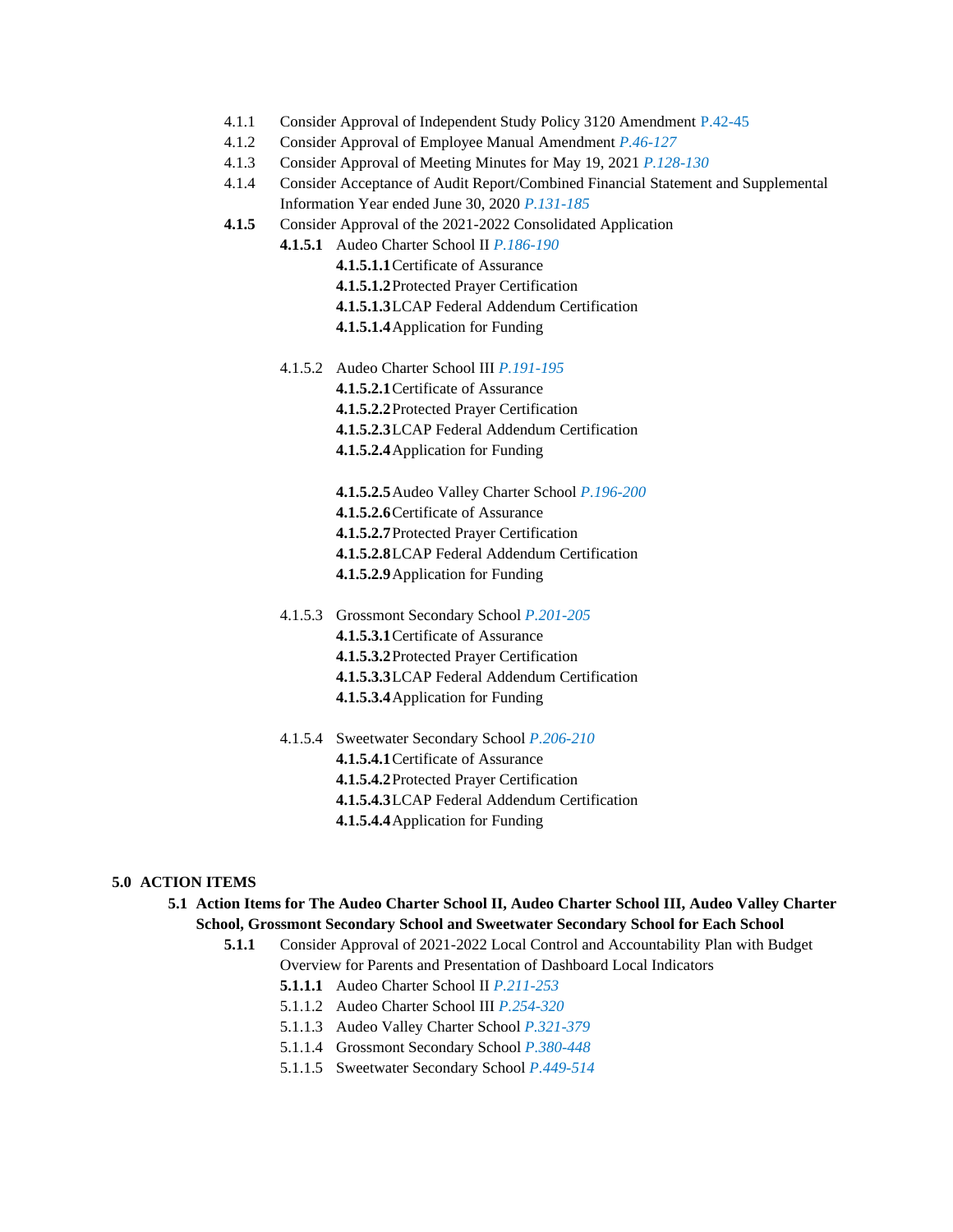#### **5.2 Action Items for Audeo Charter School II**

- 5.2.1 Consider Approval of Second Interim Report FY 2020-2021 *P.515 - 517*
- 5.2.2 Review and Discuss the May Revised Operational Budget Assumptions for FY 2020- 2021 and Consider Approval of the May Revised Operational Budget Assumptions for FY 2020-2021 *P.518-528*
- 5.2.3 Review and Discuss the Preliminary Operational Budget Assumptions for FY 2021-2022 and Consider Approval of the Preliminary Operational Budget for FY 2021-2022 *P.529-538*
- 5.2.4 Consider Approval of 2021-2022 Educational Protection Account (EPA) Resolution and Expenditure Plan *P.539-542*

#### **5.3 Action Items for Audeo Charter School III**

- 5.3.1 Consider Approval of Dashboard Alternative School Status (DASS) Application Renewal 2021-2023 *P.543-555*
- 5.3.2 Consider Approval of Second Interim Report FY 2020-2021 *P.556-558*
- 5.3.3 Review and Discuss the May Revised Operational Budget Assumptions for FY 2020- 2021 and Consider Approval of the May Revised Operational Budget for FY 2020-2021 *P.559-569*
- 5.3.4 Review and Discuss the Preliminary Operational Budget Assumptions for FY 2021-2022 and Consider Approval of the Preliminary Operational Budget for FY 2021-2022 *P.570-579*
- 5.3.5 Consider Approval of 2021-2022 Educational Protection Account (EPA) Resolution and Expenditure Plan *P.580-583*

#### **5.4 Action Items for Audeo Valley Charter School**

- 5.4.1 Consider Approval of the Amended Charter Petition *P.584-745*
- 5.4.2 Consider Approval of the Memorandum of Understanding between Riverside County Office of Education (RCOE) and Audeo Valley Charter School effective July 1, 2021 – June 20, 2026 *P.746-765*
- 5.4.3 Review and Discuss the Preliminary Operational Budget Assumptions for FY 2021-2022 and Consider Approval of the Preliminary Operational Budget for FY 2021-2022 *P.766-774*
- 5.4.4 Consider Approval of 2021-2022 Educational Protection Account (EPA) Resolution and Expenditure Plan *P.775-778*
- 5.4.5 Consider Approval of Local Control and Accountability Plan (LCAP) Every Student Succeeds Act (ESSA) Federal Addendum Template *P.779-800*

#### **5.5 Action Items for Grossmont Secondary School**

- 5.5.1 Consider Approval of Second Interim Report FY 2020-2021 *P.801-803*
- 5.5.2 Review and Discuss the May Revised Operational Budget Assumptions for FY 2020- 2021 and Consider Approval of the May Revised Operational Budget for FY 2020-2021 *P.804-814*
- 5.5.3 Review and Discuss the Preliminary Operational Budget Assumptions for FY 2021-2022 and Consider Approval of the Preliminary Operational Budget for FY 2021-2022 *P.815-824*
- 5.5.4 Consider Approval of 2021-2022 Educational Protection Account (EPA) Resolution and Expenditure Plan *P.825-828*